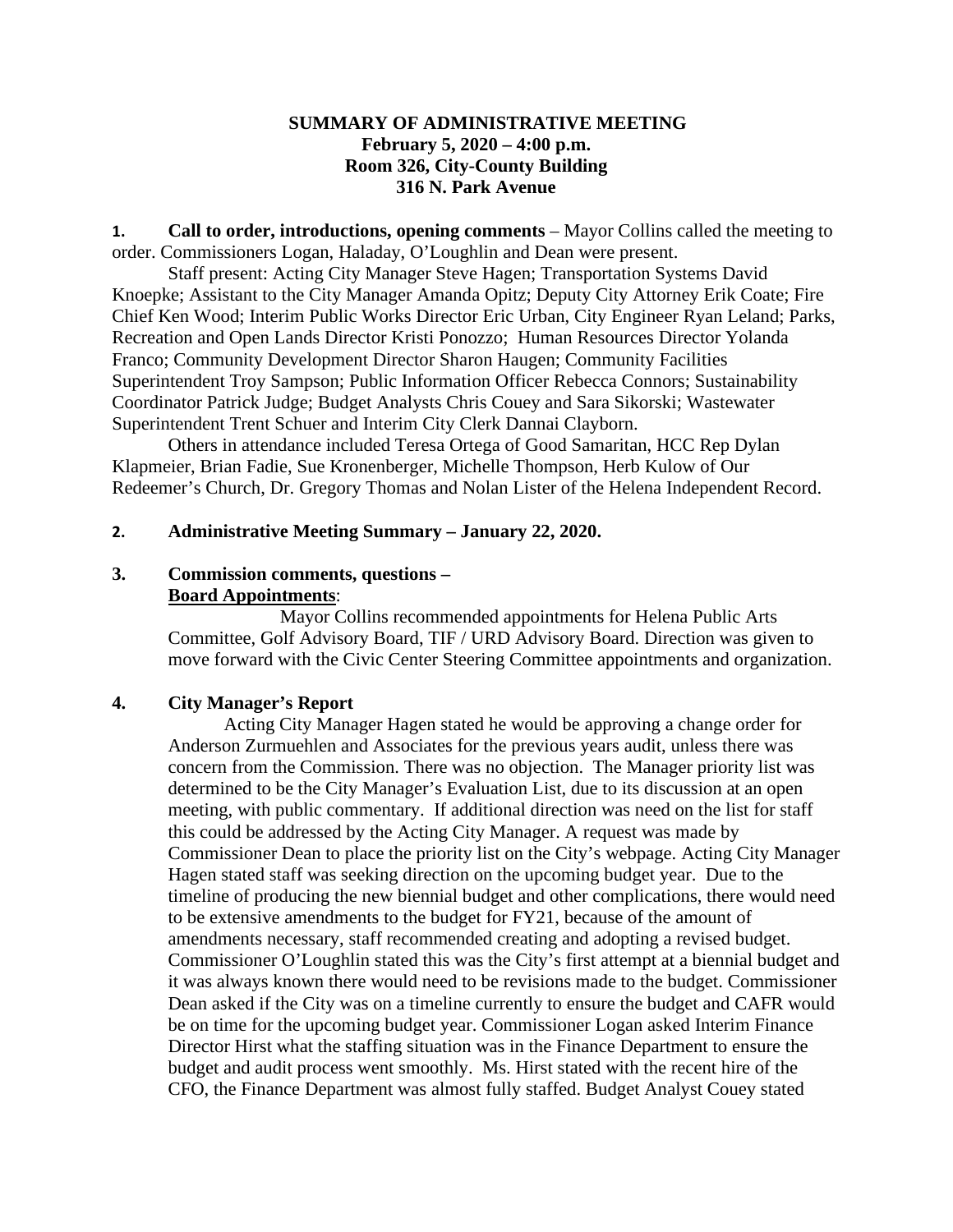staff could be ready to present the revised budget in approximately 6-8 weeks. Acting City Manager Hagen gave a brief update on the status of the Charter/Spectrum HDTV upgrade and asked Transportation Systems Superintendent Elroy Goleman to update the Commission on the Capital Transit Advisory Committee, and the current status of the grant funding for the Capital Transit System. Teresa Ortega from Good Samaritan gave a summary of the involvement of Good Samaritan in the pursuit of MDT funding. A discussion was held involving the recommended rankings for the available MDT funds, it was recommended the current rankings be accepted by the Commission.

# **5. Litigation Strategy –** No report given.

# **6. Department Presentations**

# **Sustainability Coordinator –**

**a. Resolution establishing a goal of 100% clean, renewable electricity for the Helena community by 2030.**

Sustainability Coordinator Patrick Judge updated the Commission on the resolution establishing a goal of 100% clean, renewable electricity for the Helena Community by 2030. The City Attorney prepared an initial draft of the resolution. The attached version incorporates feedback from Citizen Conservation Board members and others. The changes (which should be visible on track changes) include:

1) Moving from "carbon-free electricity" to "clean, renewable electricity" as the goal. In addition to being generally more descriptive and understandable, it also more accurately reflects what we would likely see in Montana. For example, "carbon-free" includes nuclear, which is not really an option in Montana (due to a pair of citizens initiatives that passed long ago). At the same time, we want to be clear that renewable resources would NOT include dirty power plants. While a well-run, well-sited biomass plant that has good air pollution controls, timber harvesting standards, etc. would qualify, others might not.

2) Moving from "commitment" to "goal", due to some jurisdictional issues. Some members of the Citizen Conservation Board have expressed discomfort having the City "commit" to a standard that lies outside of its direct control. Specifically, Helena does not have direct authority over NorthWestern Energy's resource portfolio. But as a major customer, Helena certainly does have influence with NorthWestern, the PSC, etc., especially when working in concert with other communities. As such, a goal that is formally adopted by resolution could be a worthwhile lever indeed, for all the reasons cited in the draft.

3) General edits and updates. For example, the "Ready for 100" website now lists additional jurisdictions that have established such goals, adding to the October count. Other communities in Montana have adopted similar resolutions or proclamations. Local non-profit organizations have held public meetings on the idea and are advocating adoption of the resolution.

Brian Fadie, Helena Citizen Conservation Board member, spoke in support of the resolution stating there was community support, and very little downside due to the resolution being aspirational (without penalties). Mr. Fadie cited several other communities as models for the adoption of this type of resolution, in Utah, Idaho, and Washington. Several community members spoke in favor of the Resolution. Commissioner Logan spoke in favor of the resolution and urged more coverage in the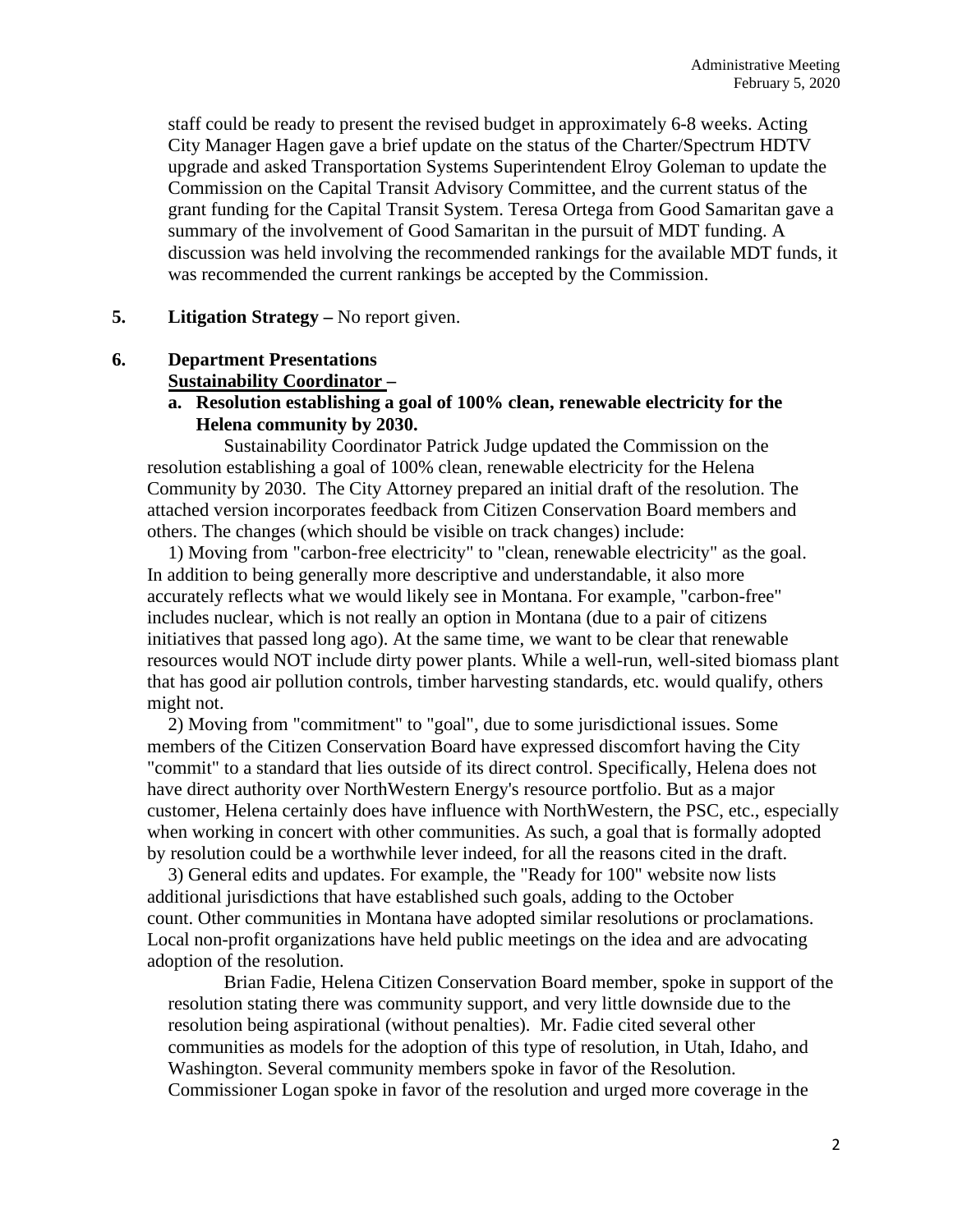media of the efforts being made by the City and several stakeholders to promote this resolution and other efforts towards sustainability. Commissioner Haladay spoke in favor of the resolution and offered the City should adopt more specific short and long term goals in order to promote efforts related to this resolution, such as offering more funding in the budget towards the interest-free solar panel loan program and installing solar panels on City facilities. Commissioner Dean stated perhaps it should be considered to broaden the language in on page 3 of the resolution to not just include the Sierra Club, but other conservation groups, and also if more specific performance metrics or benchmarks should be included in the resolution to assess the City's efforts towards the resolution goals. Commissioner O'Loughlin asked what the level of involvement was of MLCT and NorthWestern Energy in efforts related to this resolution at the legislative level. Mr. Judge gave a summary of the origins and discussions being had at meetings held with NorthWestern, local elected officials and sustainability coordinators from several Montana Cities. At the request of the Commission, Mr. Judge stated he would work with Community Facilities to bring back to the Commission a dollar amount for solar panel installation on City facilities at a later meeting. Mr. Judge stated he would also work with Finance to find an appropriate dollar amount to move to additional funding of the solar panel installation loan program.

#### **Finance—**

#### **Overview of the CIP portion of the CCIP for Restricted Funds**

Budget Analyst Chris Couey updated the Commission on January 8th, 2020 the General Fund section of the CCIP was presented to the Commission. This next presentation will provide an overview of the requests for Capital Improvement Projects (CIP) for Restricted Funds, which includes Enterprise and Special Revenue funds. The third and final presentation of Capital Assets and Major Maintenance for Restricted Funds will follow, ending in the culmination of the FY21 CCIP Document.

Mr. Couey stated he would be able bring the Commission further information on the additional funding to the Sustainability Initiatives at the February 19<sup>th</sup> Administrative meeting, and the presentation of the final document was expected for the March 9<sup>th</sup> Regular Commission Meeting. Commissioner Haladay asked for a summary of the how funding was sourced and split within several departments within the budget. City Engineer Ryan Leland stated the goal was to not overtax one funding source, so it was deemed by the former City Manager the funding for the project should be split from the three sources, Parks/Open Lands; Streets Maintenance; and General Fund. Commissioner Dean asked for clarification on the stormwater project which was also in the Beattie Street area. Mr. Leland stated this was an entirely different project from the trailhead improvements. Commissioner Dean also asked if the HCC Beattie St project alternative proposal was vetted by City Staff. Mr. Leland stated Staff had vetted the project proposal and for multiple reasons, including easements and emergency turnarounds, it was deemed not a viable option. Dylan Klapmeier, HCC Chair, introduced Meg Bishop as the HCC rep from the Beattie Street area to speak more broadly on the project. Ms. Bishop stated concerns over the price of the project, the public outreach for the project prior to approval, and the vetting of alternatives. Ms. Bishop cited anecdotal usage of the current parking for the trailhead as it currently exists and questioned whether the cost was necessary given the areas usage. Commissioner Logan stated concerns over the amount of public outreach,